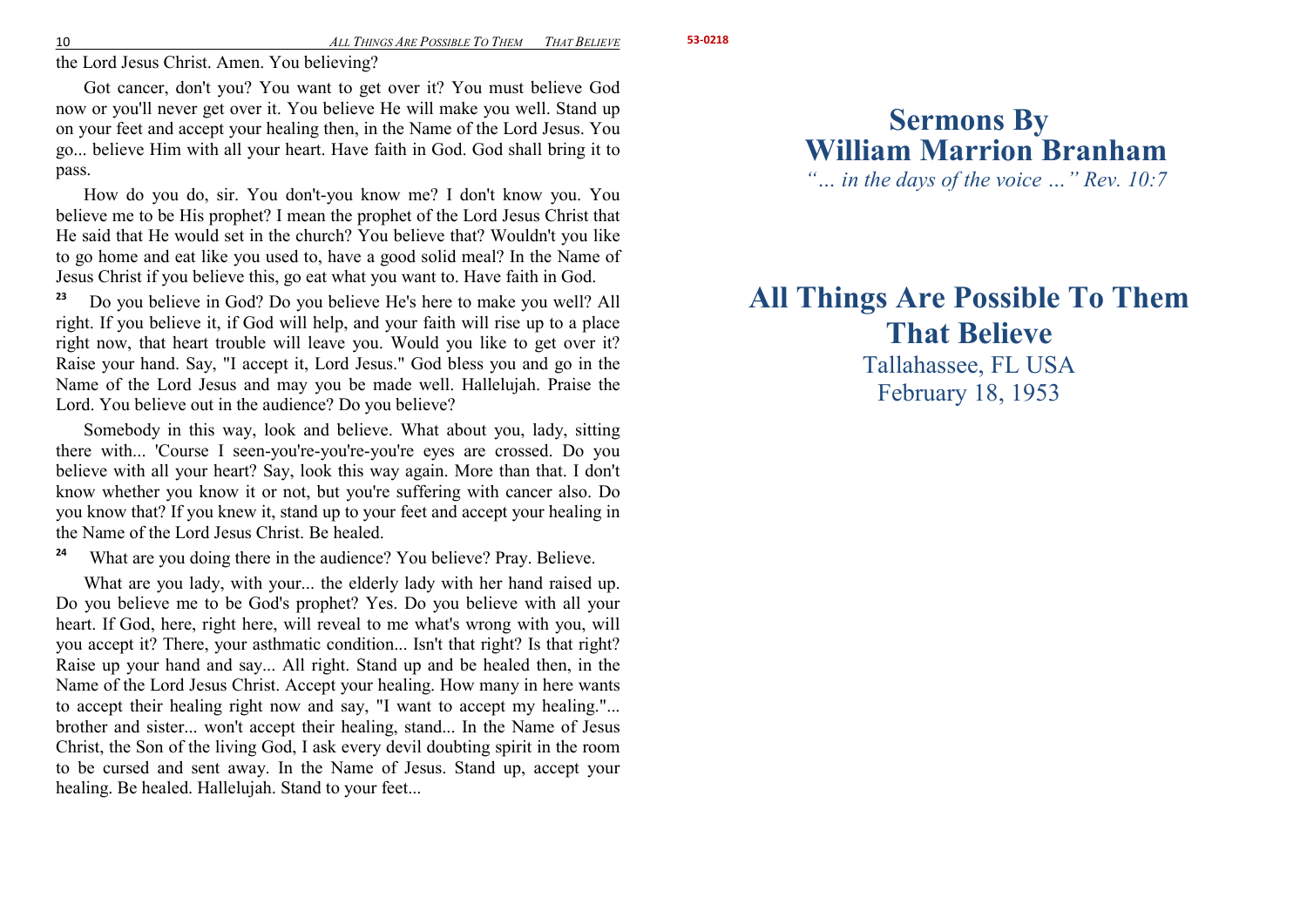#### **Introduction**

The remarkable ministry of William Branham was the response of the Holy Spirit to the prophecies of the Scriptures in Malachi 4:5,6, Luke 17:30, and Revelations 10:7. This worldwide ministry has been the culmination of many other Bible prophecies, and a continuation of the working of God by His Spirit at this End time. This ministry was spoken of in the Scriptures, to prepare the people for the Second Coming of Jesus Christ.

We pray that the printed Word will become written in your heart as you prayerfully read this message.

While every effort has been made to provide an accurate unabridged transcription, the English audio files are the best representation of the sermons spoken by Bro Branham.

Audio and transcribed versions of over 1,100 sermons preached by William Branham are available for free downloading and printing in many languages at:

### **www.messagehub.info**

This work may be copied and distributed as long as it is copied entirely, not modified, and distributed free of charge.

 that these things that you see and hear, comes from the Lord Jesus Christ? Yes, sir. 'Course there's one thing, seeing you shaking, mother, without vision or without anything at all, I know you got palsy, see you shaking that is a nervous condition. Well now, let's you and I talk just a moment. And maybe the Lord Jesus could show me something else about you that... And 'course you're wearing glasses. 'Course you-you could be something wrong with your eye. Anyone can see that. See? But maybe there's a... Yes, sir. Between you and I comes blood dropping. And it's anemia condition. Is that right? If that's right raise up your hand. All right. God bless you, my sister, and may the Lord Jesus Christ make you well in the Name of Jesus. God bless you, sister. Go believing now with all your heart.

**21** Come, lady. How do you do, lady. Come here just a minute. No, mother. I want you to raise up. Raise her up. Don't lay down. Look here at me. Do you believe me to be God's prophet? Do you believe what you hear is the truth? You're getting awfully sick, aren't you? Is the reason you're doing that. It's... Satan's trying to rob you. If you'll believe me to be His servant, tonight you're deliverance. You've come a long ways to come here, haven't you? That's right.

And don't you suffer with something like arthritis or something that's real... It's in your back and up and down. Isn't that right? This woman's bothered with her back too. Isn't that right, lady? Now, it's in the kidneys, here, but your's is arthritis. Is that... do you want... You had TB also. I don't know whether you know that. You know that? Do you know that? Mother, in the... Put your hands around her, dad. Almighty God, look at that old couple setting there, Lord, like old dad and mother. The poor thing's sick, suffering. Satan, come out of her. You're exposed, in the Name of Jesus Christ, leave the woman. Come out of her.

God bless you, lady. You believe you're kidney trouble is gone? You do? Say you have a desire to serve God (See?), closer than what you've walked to. Isn't that right? You've been praying on that the last few days. Isn't that right? And when you standing down there in the line, just was afraid I was going to tell you that when I got here, when you come up here. Now, you just go and believe with all your heart. And is that the truth? It's the truth. Now, how would I know what you was praying and what you was doing in your heart? Now, you go believing with all your heart and you're going to be a well person. Believe with all your heart.

**22** You had the same thing she did, in the kidneys. That's go on off-off the platform; you was both healed at the same time. Let's say, "Praise be to God." Believe.

Lord Jesus I pray that You'll make her well and heal her in the Name of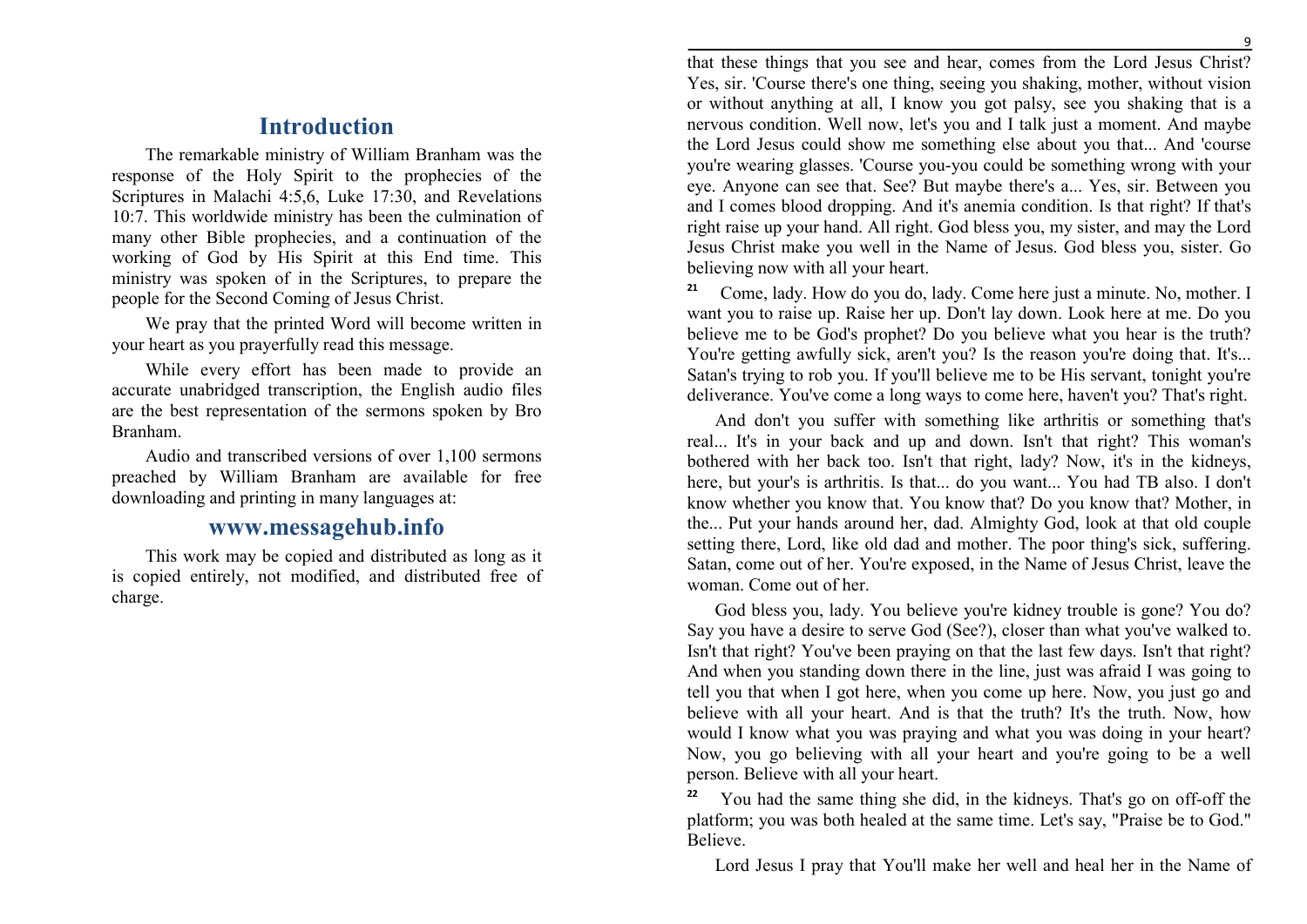to do; I'm just like that light there. It isn't that light; it's the current that's in the light. Is that right? That's right. Then when Jesus talked with the woman at the well, He went right straight to her trouble and told her what it was. Is that right? She then believed and went and said, "Come, see a Man, told me what I done." Is that right? He never told her all she done. He told her where her trouble was.

If God should now reveal to me your trouble, will you accept Him as your Saviour and Healer, I mean your Healer. You are a Christian. Will you accept? You will? You have female trouble, isn't that right? That's right. Now go and do as you have said and you'll get over it right now. It's a abcess on the... God bless you. Go and may the Lord bless you. All right. Come, lady.

**18** Do you believe with all your heart, believe that now-not your brother, here... I'm your brother. I'm just your brother, but God is your Saviour. Do you believe that you're in His Presence? You do? Not because I'm here, but because I am representing Him. Is that right? Coming between you and I, yes, you have stomach trouble, definitely. And you believe now that He will heal you of that? You accept it now? Almighty God, I pray that You'll heal the woman and may she go from here a well person through Jesus' Name. Amen. That's nervousness causes... That causes a peptic condition, souring inside... that's right. You go on now and get, be... believe with... If He knowed what was wrong with you and what you done, He knows what the outcome will be now. Do you think He tells me the truth? If He wouldn't, how would He let me know what was... see? Isn't that right?

**19** You knew that woman. You knew her life. And was that exactly the truth? Every word of it? Plumb back there as a little child, come down? Is that right? She never even, maybe, told you some of those things, and you know her to be right woman? Now, as it was with her, so is it with you now. Go and the Lord be with you. Now, be happy, rejoice. You see? You're... got yourself in a-in a condition. You've been prayed for before and many times. See? That's right. Meetings. But... What you're trying to get a hold of something. It's right on you; it's now. It's... When you're up in here (See?), then you drop down here. And when you're down in here you're moody and low and nervous and upset. You have real upset spells like that, you know, mental conditions. You know, what makes you feel that... Well, just all wound up. Now, see, and you-and you, get... First, you think, "I've got my healing." Then you drop down here and you say, "Oh, I lost it." Sure, because you let yourself drop down here. See? Stay up here. See? Stay right here. Put a ring around there. Go on, God bless you now, in the Name of the Lord Jesus.

**20**Come, sister dear. How do you do? The Lord bless you. Do you believe

### **All Things Are Possible To Them That Believe**

**1** Brother Baxter, Billy wants you to help him, or some of you over here. All right. J-35 to 50. Let's try that first. Now somebody turn your card over; look over on the other side of your card. Now, look at your neighbor's card; they may be deaf and can't hear, and can't get up if they're deaf. They won'tthey won't hear their number. And we want you to... Or if somebody's unable to move if-when they call a number, just raise your hand. That's all right. Just raise your hand and-and we'll see that somebody brings you out, brings you up so we can get a hold. Let's all sing that while they're lining up the audience. Now, we won't very long. We'll just keep praying. All right, all right...

> Only believe... ... possible, only believe, Only believe, All things are possible, only believe.

**2** Let's imagine on a warm April morning, coming down the hill, came a lovely One with His robed around Him, His hair blowing over to the side. There's three men walking along with Him. And here come a father with his child that had epilepsy. And he said, "Lord, have mercy on my child, for he's variously vexed with the devil. Sometimes he falls into the water, into the fire, the devil trying to destroy him."

He said, "I can if ye believe. For all things are possible to them that believe. (Is that right?) All things are possible."

 You say, "All things are possible with God." All things are possible to you... "to them that believe." You believe that? All right. Let's-let's sing again.

> Only believe, only believe, All things are possible, only believe. Only believe, only believe, All things are possible, only believe.

**3** Now, Christian friends, I'm going to ask you one thing if you'll do for me, just now. I want to be real reverent. Now, if our Lord should do anything, then you give Him praise. But like... See, it's-it's a difficult. Brother Baxter knows. Is that right, brother, that it's very seldom what's around like this? That where spirits all around, everywhere. There's sick people. And as human beings, and every person's possessed with a spirit. And those spirits, one moving this way and one that way, you'll watch it. It'll go out meet him, back in here and everywhere go to calling people, tell them what's wrong (You see?) in their condition.

Now, if Jesus was here, could He heal you in your unbelief? Can anything be done for your healing but what's already been done? Not a thing. I-I haven't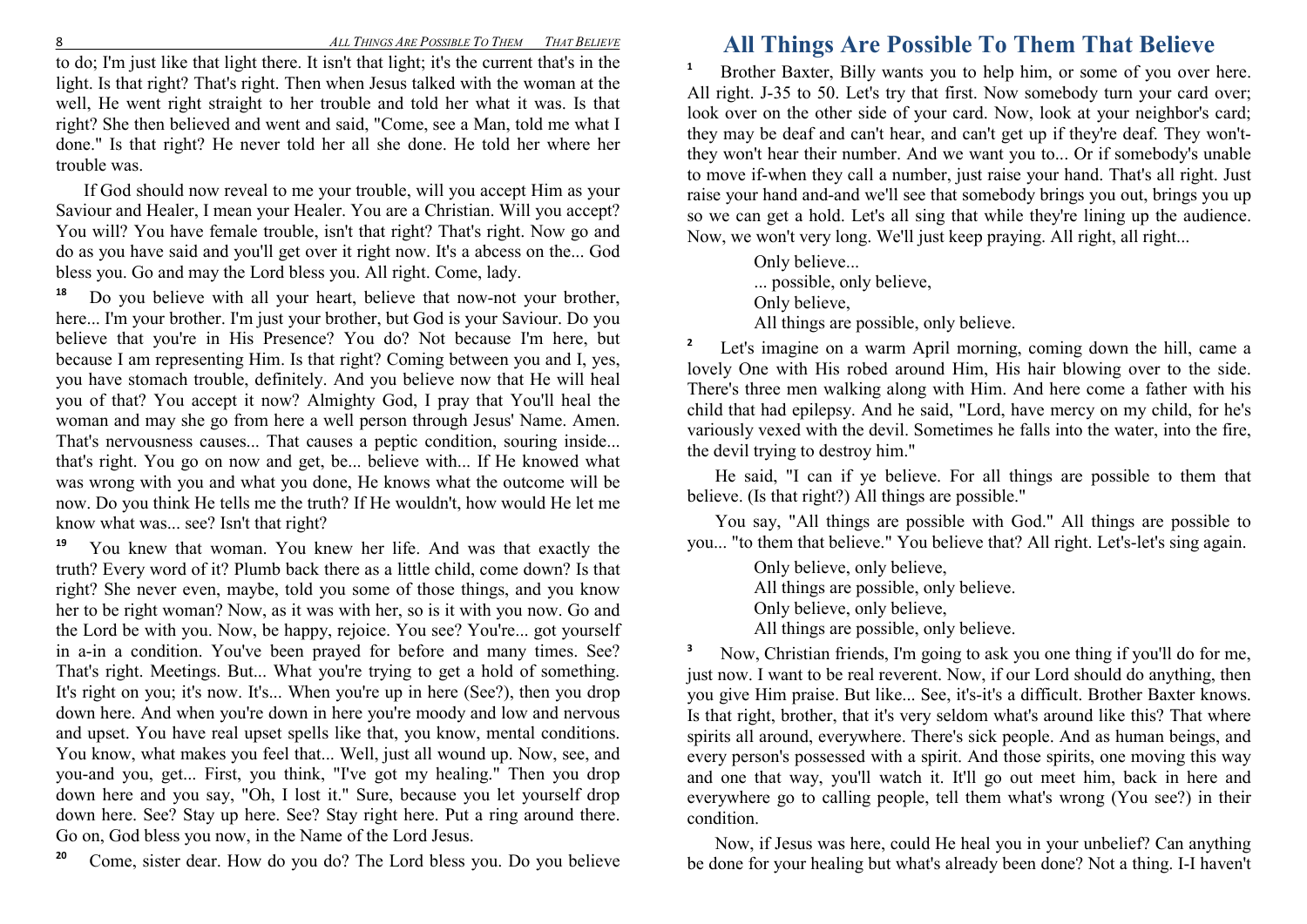got nothing in me that would heal you. There isn't a thing. Brother Jackson, much as he's prayed for the sick too, there's nothing you could heal, is there, Brother Jackson? Not a thing. None of you ministers that pray for the sick, not a thing... The only thing that you can do is point them to Jesus where He has already healed them. See? He's healed them.

Now, no one... what... None of these ministers here, they couldn't say they'd save you. They can't save you but they can point you to where your salvation was purchased nineteen hundred years ago on Calvary. You just accept it. Jesus settled it with the Father for salvation when He, when He died at Calvary. Is that right? That-that settled it. The whole world is forgiven of sin; but it won't do you any good 'till you accept it tonight. And if every person was healed, but it won't do you any good 'till you accept it. Then we, as ministers, preach the word. And faith cometh by hearing, and hearing what? The Word of God. And then, after all that, that ought to be enough, doesn't it? But after all that, then God come down and set in the church gifts.

**4** Say for instance tonight, maybe the lady setting down there might speak with tongues, this man here give the interpretation that would tell that the lady setting here in a wheelchair, that a certain thing she had done that had caused that disease or whatever's wrong with her or this man here, whoever it might be. And it'd be just exactly that way, tell him what was going to happen. I believe that's a gift of God, don't you? That's right.

Then He sent back, then he sent, he sent prophets. Do you believe that? He sent wisdom, knowledge, gifts of tongues, interpretation of tongues. All these things are all in the body all in the body.

Now, if He-after His Word, then look how mindful He was to come down in here and get something else and bring it up, knowing that there would still be unbelief in the Word, the question mark, that... Isn't He lovely? Oh, my, how wonderful He is.

**5** Now, if He was here He might tell you what was wrong with you, tell you your conditions, what to do, but He couldn't heal you. If He was standing here Himself with this suit on, He couldn't heal you, 'cause He's already done it. Well, He can't do it the second time. He could say, "I am the Christ and I purchased your salvation back. Believe this?"

If you'd say, "Yes, Lord, I believe it," it's over. Well, this is His Word says the same thing, and He's no better than His Word is. Is that right? All right.

**6** Oh, we have a little girl for the... Well, that's very sweet. All right, just set her down right here. See she's backward. Yes. You can set it right down here. You stand right with her if you want to, brother. Go right ahead... The baby? Well, that's mighty fine. What's your name?... Oh, I'm glad to know you, my

Believe in God; God shall bring it to pass. See? That spirit is sneaking around, trying to...

**15** Now... Is that right? I've never seen you in my life, is that right? You've had a life of sorrow... very much disappointed... problems a little girl. Youyou had one when you was a little child, a girl. See? Is that right?... That true? Wearing a little checked dress... Is that true? And now you have a growth; that growth's in the back. Is that right? Now is those things true? Every word of it true. Now, that wasn't me talking. That was something else talking. See? I never... How-how would I know what you did when you was a little girl and how you dressed in school and what taken place? I never-I never knew nothing about that, but it's the truth. And everything that's said was positive the truth. Is that right? That's the Angel of the Lord that's standing here doing that talking. I was just... I didn't have no control, what I was going to say. Now, you going to get well? You accept Him as your Healer?

Almighty God, Who brought Jesus Christ from the dead, I lay hands upon our sister and ask that she goes from here and be a well woman, in the Name of Thy Son, Jesus Christ the Son of God. Amen. Cursed be the disease of this woman's body, in Jesus Christ's Name. All right, now you may go. God bless you, sister.

Now look, go and be of a good courage. Go shouting, go rejoicing, praising God for your healing. Believing God for it.

**16** How do you do, sir. Do you believe with all your heart? Of a morning when you move from the bed, you can't hardly do it. That back is such a fix, is that right? Stepping down from a curb, you go easy when you walk the curb. Is that right? Go in the Name of the Lord Jesus Christ. Let's say, "Praise be to God."

Do you believe me, sir? To look at you, think you was a very healthy woman, but you're not. You heart trouble. Is that right? Another thing, you're very mental... menopause, from time of life. You get... Is that right. You have a female trouble too... going through when it's time, in that time...some type of pain down on the, mostly on the left side. I see you holding yourself down... Is that true, every word of it? Then what was that that went down through to those secret places that nobody in the world knows nothing about but God alone, and reveal it you, what you've done in your life. Is that right? Now, do you believe me to be God's prophet? The Lord Jesus has healed you now. You go on your road rejoicing. Let's say, "Thanks be to God."

**17** Come, lady. How do you do, little lady. Do you believe me to be God's prophet, His servant, that is anointed with the Holy Spirit and is... If-if this Spirit is of Jesus Christ, It'll testify of Jesus Christ. Is that right? I have nothing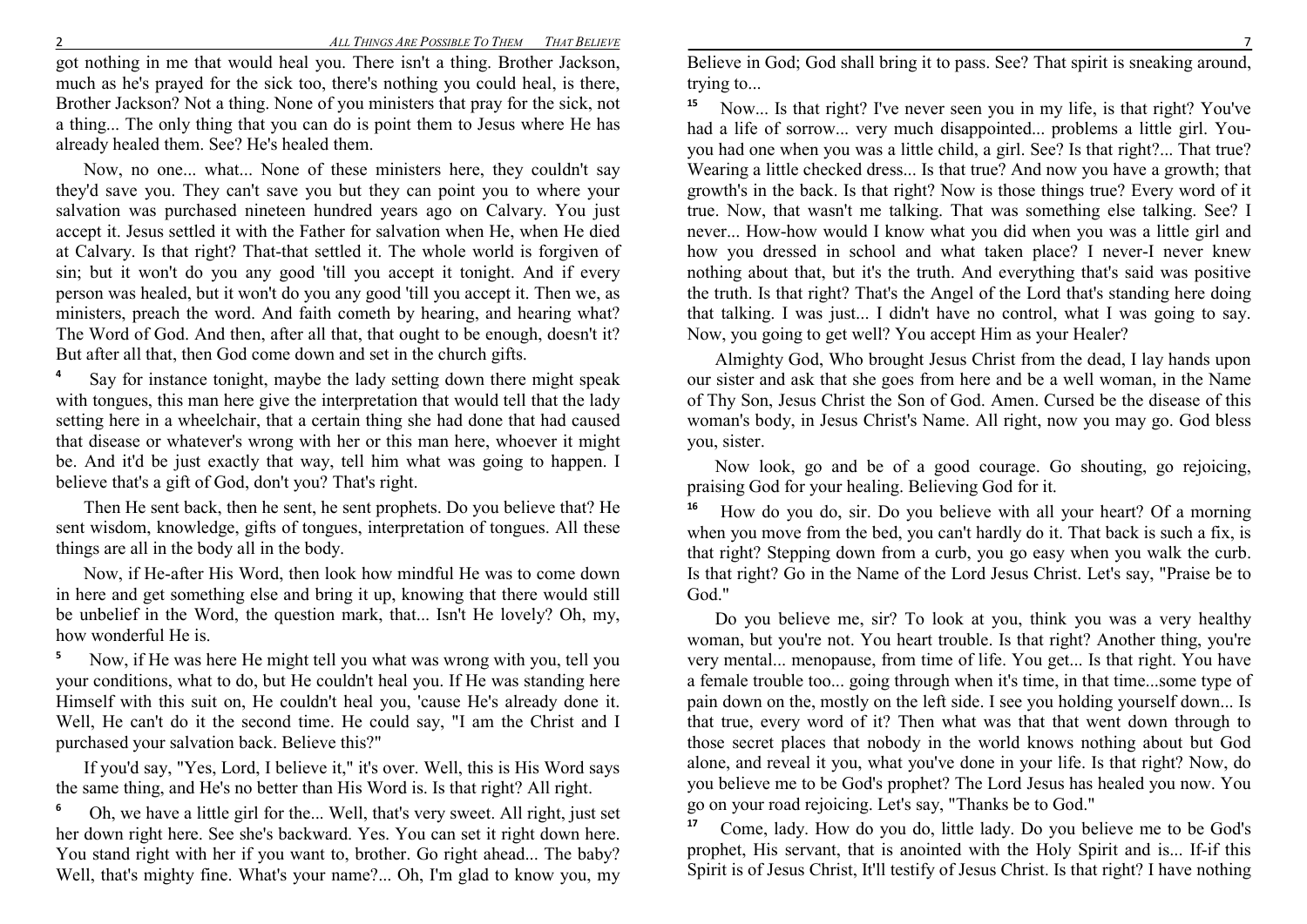as Saviour and Lord and Healer? You do right now? Raise up your hand as a witness. Now, come here.

Almighty God, the Author of Life, the Giver of every good gift, send blessings indeed. Forgive the woman, Lord. Take her now and heal her body, knowing that she's in serious condition. May she leave here tonight rejoicing and happy, in Jesus Christ's Name. I ask for her to be healed and saved and filled with Your Spirit in Jesus Christ's Name. Amen.

You accept Him now as your personal, individual Healer and Saviour? Oh, oh, God bless you. Go and may receive the Holy Spirit and be healed... All right.

**13** You believe, lady. All right. If you believe with all your heart, God is here to heal you and make you well. You believe that? All right. Have faith in Him. Don't doubt. What about you all out there? Are you believing with all your heart? Have faith in God. God will bring it to pass, whatever you ask for.

Now, not these people here on the platform only, but you out there in the audience, anywhere you are, I put this to you tonight, you with... You that won't be in the prayer line, you that's out there without prayer cards, without anything, setting out there and haven't a chance of getting in line, you start believing God, and believing with all your heart, and praying to God, and just accept Him. Just accept Him. Say, "Lord, I-I now believe. I now believe. I-I believe it, first, because Your Word said so. I believe it, secondly, because You're absolutely a vindicating Yourself here tonight. As You was in the days gone by, so are You here tonight. And I believe it with all my heart. And, friends, look. It's just not Tallahassee; this has went around the world. See? Everywhere, literally tens of thousands and thousands and thousand times thousands of people healed and saved and filled with the Holy Spirit and... See? It's not nothing. It's been tried under every fiery trial, I believe it can be put before, and all. Here's my manager? Is that right, Brother Baxter? Through everything. And always, God is triumphed, never failed one time and can't fail 'cause it's God.

Now if it was me, there'd already been... I'm a failure to begin with. See? But He never fails.

**14** Just a moment. Didn't I pray for an epileptic a few minutes ago. Was it a woman or man? Where's the woman at, with an epileptic was prayed for? Oh, there? That's not it. That struck again in this audience. Here it sets right here. You want to accept it, sister, your healing?

Almighty God, I pray that You'll be merciful now and heal her and may she be-be well from this very hour. Satan, leave the woman, in the Name of Jesus the Son of God, come out of her. God bless you. May it... Have faith.

 brother. You're the father of the child, are you? All right, sir. Now, perhaps I talk to you then instead of the child, 'cause she's just a baby. I believe this our first time meeting. I-I've never seen you in my life, far as I ever know. This is our first time meeting. Now, I'll have to talk to you just a moment in order... See? Just look all around you everywhere: spirits everywhere. See? Human beings. But now, it's got to be a vision, singled out.

Remember, sometimes our Lord Jesus taken people out to one side, talked to them, take them where, you see it was for a purpose to get in contact with the spirit. Now, did you ever hear the story about that Angel of the Lord that came and told me those things, what I must do? You believe that's true? Well, if He told me if I could you to believe me, then be sincere when I prayed, that it would take place. Now, you know I couldn't heal the little girl. I have nothing to heal her with. I'm-I'm not a doctor even. If I was a doctor, I-I couldn't heal her. I might aid some nature, but I couldn't... God has to do healing. And He's already done the healing, it just takes our faith to believe it (See?) that's right.

**7** But now, if our Lord was here, and the way I feel that that little girl is sick, to see a little, sweet little thing like that sick, I've got one at home that's about like that. And you know how my heart would go for it. But if He was here, He would stand and talk to you maybe like this. He'd tell you... "Well, your child taken a certain fever at a certain time or whatever it was and-and aand it's been sick for long, or something like that." Well, that would just make you say, "Yes, I know that's Him, because that's what's the matter with the child." And then He might tell you something about yourself, what you had done or something that happened to cause that fever or sickness to come on the child. Then if you'd say, "That's He," then...

Why, He'd say... He'd lay His hands upon it, say, "Do you believe?"

You'd say, "Yes, sir." Then when He'd go away then you'd believe the baby'd get well, don't you? Well now, He went and He's at the right hand of the Father. But He sent back His gift. And His gift is the Holy Spirit. And the Holy Spirit has attributes of gifts that comes to the people.

And now, if He's here and I've told truth in testifying of these things, then He will manifest Hisself in the same manor, here, that He's-through His servant as He would through His own flesh if He was here. Is that right?

**8** Sir, I believe you're a sincere believer. You're not altogether well yourself. You know that. Yes, sir. And... But your baby here, it's-it's not a fever. It's an accident has happened to the baby. Is that right? Did the child have a fall? Something like fell? And, oh, it's a... It run a little something it's rectum? Is that right? Is that true? And it's often having all kinds of attributes;